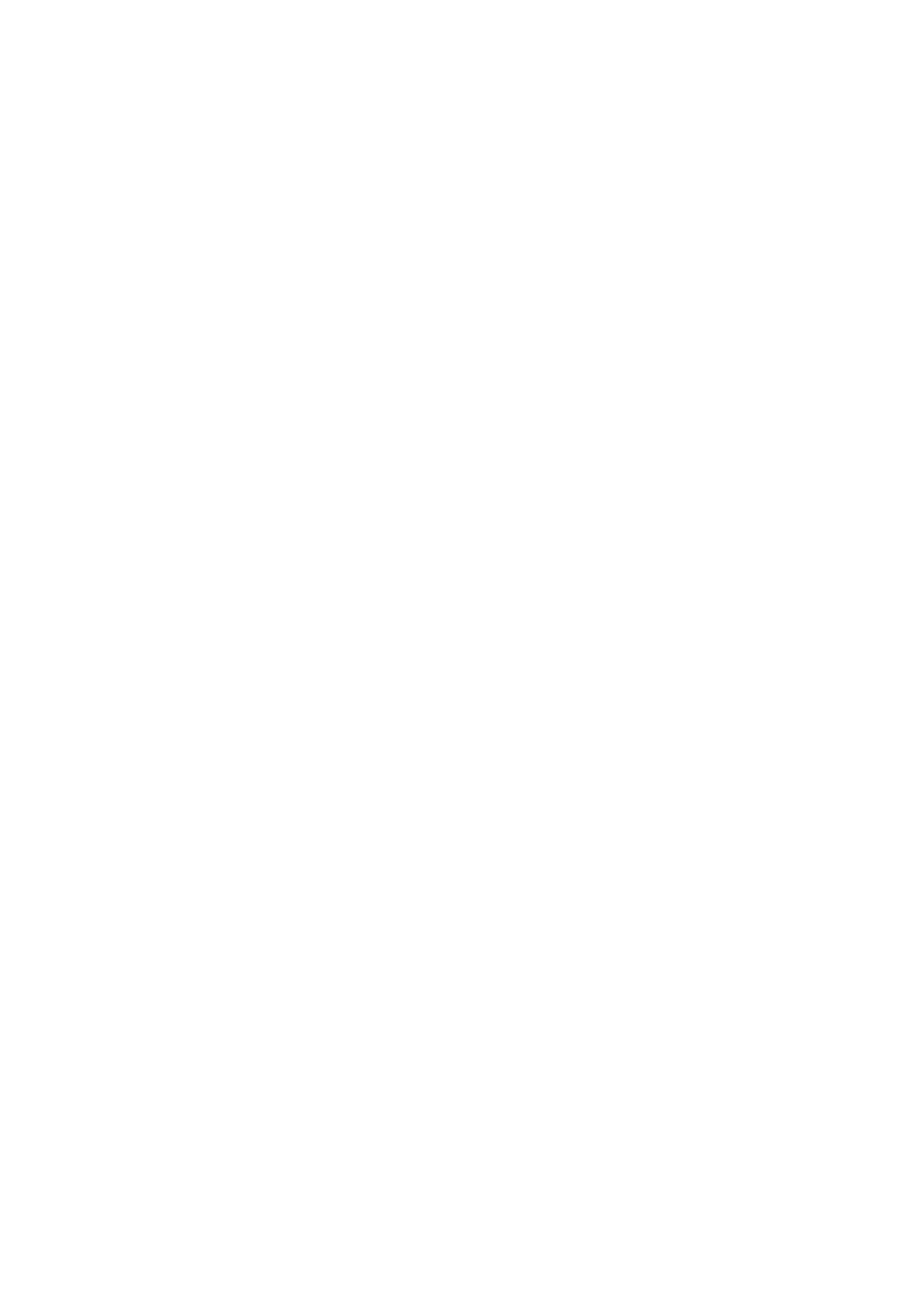

# **TUVALU RED CROSS SOCIETY AND GENEVA CONVENTIONS ACT 2013**

## **Arrangement of Sections**

### **Section**

| <b>PART I</b>                                                             | <b>SHORT TITLE AND DEFINITIONS</b>                               | 5  |
|---------------------------------------------------------------------------|------------------------------------------------------------------|----|
| $\mathbf{1}$                                                              |                                                                  |    |
| $\mathcal{D}_{\mathcal{L}}$                                               |                                                                  |    |
| THE SOCIETY<br><b>PART II</b>                                             |                                                                  |    |
| 3                                                                         |                                                                  |    |
| 4                                                                         |                                                                  |    |
| 5                                                                         |                                                                  |    |
| 6                                                                         |                                                                  |    |
| 7                                                                         |                                                                  |    |
| <b>PART III THE GENEVA CONVENTIONS AND ADDITIONAL</b><br><b>PROTOCOLS</b> |                                                                  |    |
|                                                                           |                                                                  | 10 |
| 8                                                                         |                                                                  |    |
| 9                                                                         | Punishment of other breaches of the Conventions and Protocols 11 |    |
| 10                                                                        |                                                                  |    |
| 11                                                                        |                                                                  |    |
| 12                                                                        |                                                                  |    |
| 13                                                                        |                                                                  |    |
| 14                                                                        |                                                                  |    |
| 15                                                                        |                                                                  |    |
| 16                                                                        |                                                                  |    |
| 17                                                                        |                                                                  |    |

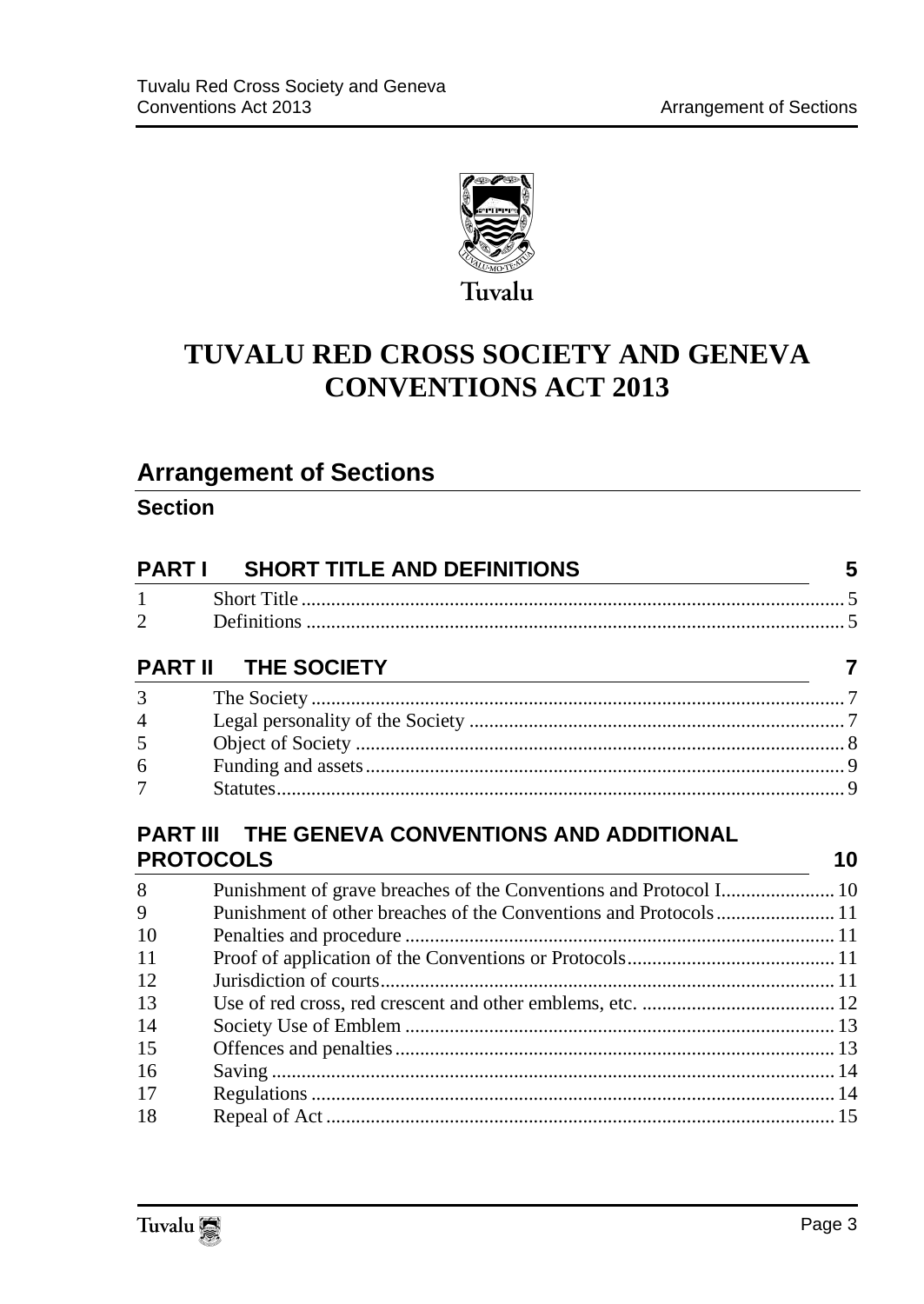### **[SCHEDULE](#page-15-0)** 16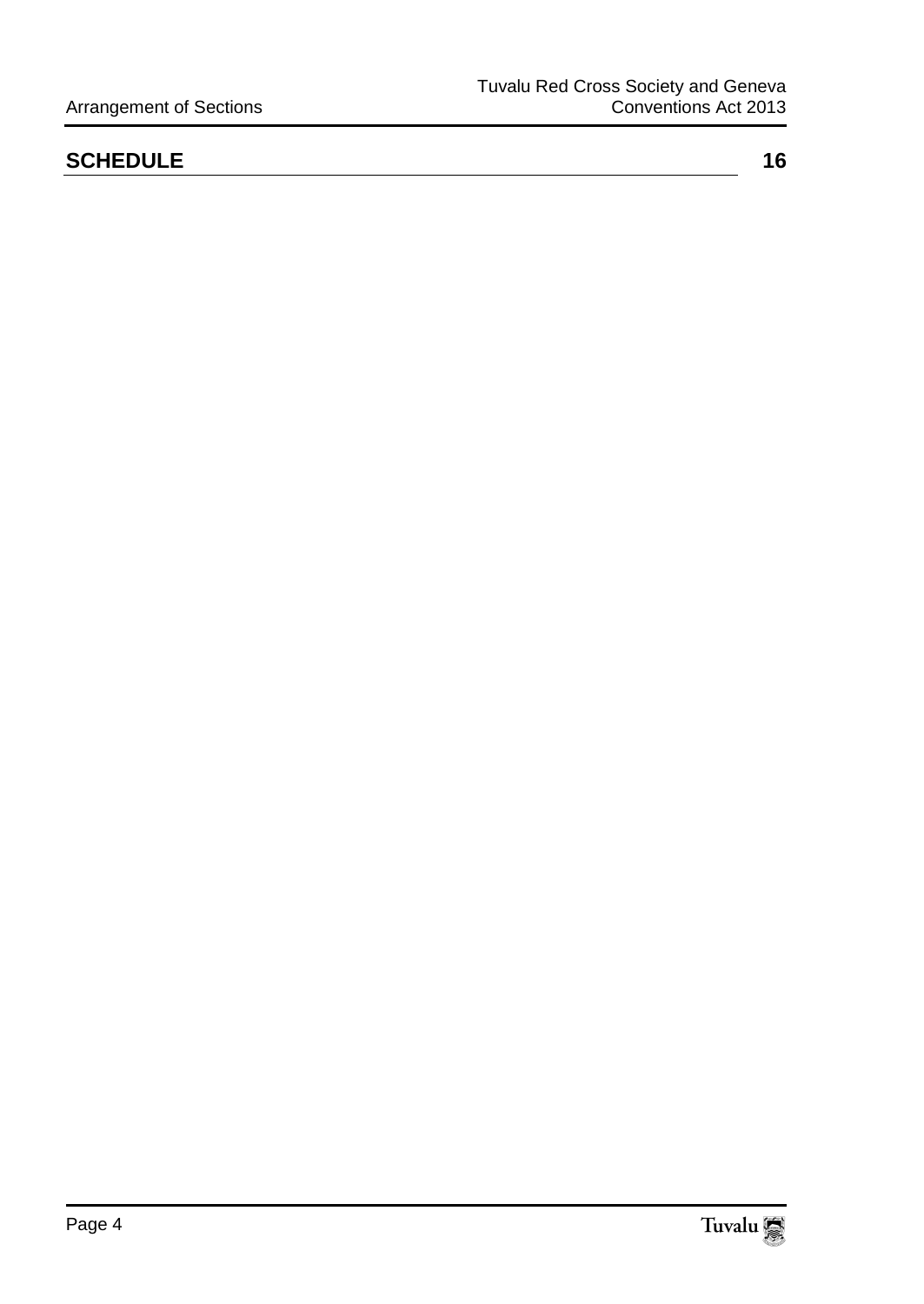

# **TUVALU RED CROSS SOCIETY AND GENEVA CONVENTIONS ACT 2013**

**AN ACT TO RECOGNISE THE TUVALU RED CROSS SOCIETY ACT AND TO GIVE EFFECT TO THE RECOGNITION BY THE JOINT STATUTES COMMISSION OF THE INTERNATIONAL RED CROSS AND RED CRESCENT MOVEMENT OF THE TUVALU RED CROSS SOCIETY AND TO ENABLE EFFECT TO BE GIVEN TO CERTAIN CONVENTIONS DONE AT GENEVA ON 12 AUGUST 1949, TO THE PROTOCOLS ADDITIONAL I AND II TO THOSE CONVENTIONS DONE AT GENEVA ON 8 JUNE 1977, AND TO PROTOCOL ADDITIONAL III TO THOSE CONVENTIONS OF 8 DECEMBER 2005, AND FOR RELATED PURPOSES**

Commencement 24<sup>th</sup> December, 2013

### <span id="page-4-0"></span>**PART I SHORT TITLE AND DEFINITIONS**

#### <span id="page-4-1"></span>**1 Short Title**

This Act may be cited as the Tuvalu Red Cross Society and Geneva Conventions Act 2013 and shall come into commencement operation on publication by exhibition.

#### <span id="page-4-2"></span>**2 Definitions**

In this Act, unless a contrary intention appears —

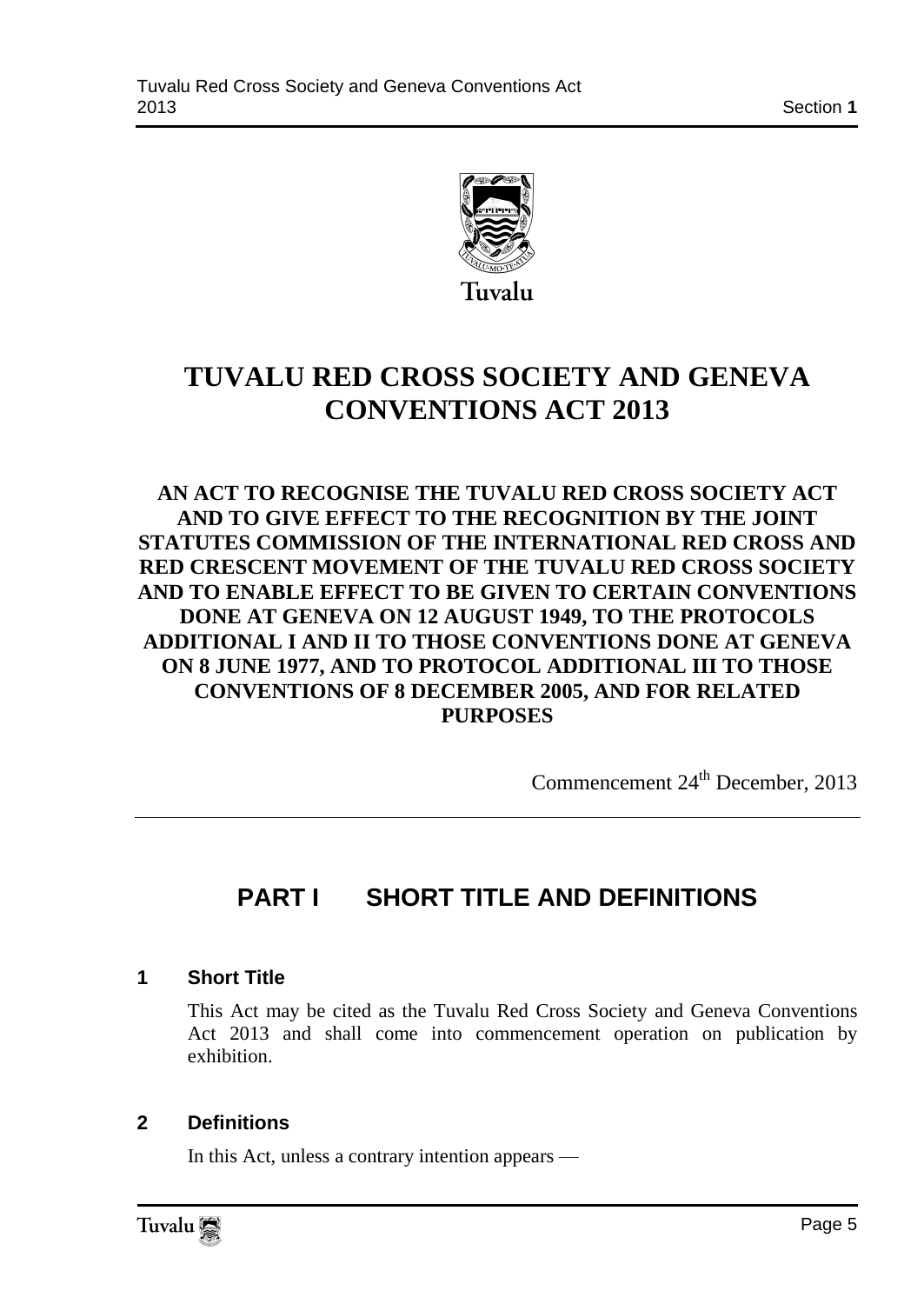"court" does not include a court-martial or other military court;

"the First Convention" means the Geneva Convention for the Amelioration of the Condition of the Wounded and Sick in Armed Forces in the Field, adopted at Geneva on 12 August 1949, a copy of which Convention (not including the annexes to that Convention) is set out in Schedule 1;

"the Second Convention" means the Geneva Convention for the Amelioration of the Condition of Wounded, Sick and Shipwrecked Members of Armed Forces at Sea, adopted at Geneva on 12 August 1949, a copy of which Convention (not including the annex to that Convention) is set out in Schedule 2;

"the Third Convention" means the Geneva Convention relative to the Treatment of Prisoners of War, adopted at Geneva on 12 August 1949, a copy of which Convention (not including the annexes to that Convention) is set out in Schedule 3;

―**the Fourth Convention**‖ means the Geneva Convention relative to the Protection of Civilian Persons in Time of War, adopted at Geneva on 12 August 1949, a copy of which Convention (not including the annexes to that Convention) is set out in Schedule 4;

"the Conventions" means the First Convention, the Second Convention, the Third Convention and the Fourth Convention;

"**prisoners' representative**", in relation to a particular protected prisoner of war at a particular time, means the person by whom the functions of prisoners' representative within the meaning of Article 79 of the Third Convention were exercisable in relation to that prisoner at the camp or place at which that prisoner was, at or last before that time, detained as a protected prisoner of war;

"**protected internee**" means a person protected by the Fourth Convention or Protocol I, and interned in Tuvalu;

"**protected prisoner of war**" means a person protected by the Third Convention or a person who is protected as a prisoner of war under Protocol I;

"the protecting power", in relation to a protected prisoner of war or a protected internee, means the power or organization which is carrying out, in the interests of the power of which he or she is a national, or of whose forces he or she is, or was at any material time, a member, the duties assigned to protecting powers under the Third Convention, the Fourth Convention or Protocol I, as the case may be;

**Protocol I**" means the Protocol Additional to the Geneva Conventions of 12 August 1949, and relating to the Protection of Victims of International Armed Conflicts (Protocol I), done at Geneva on 8 June 1977, a copy of which Protocol (including Annex 1 to that Protocol) is set out in Schedule 5;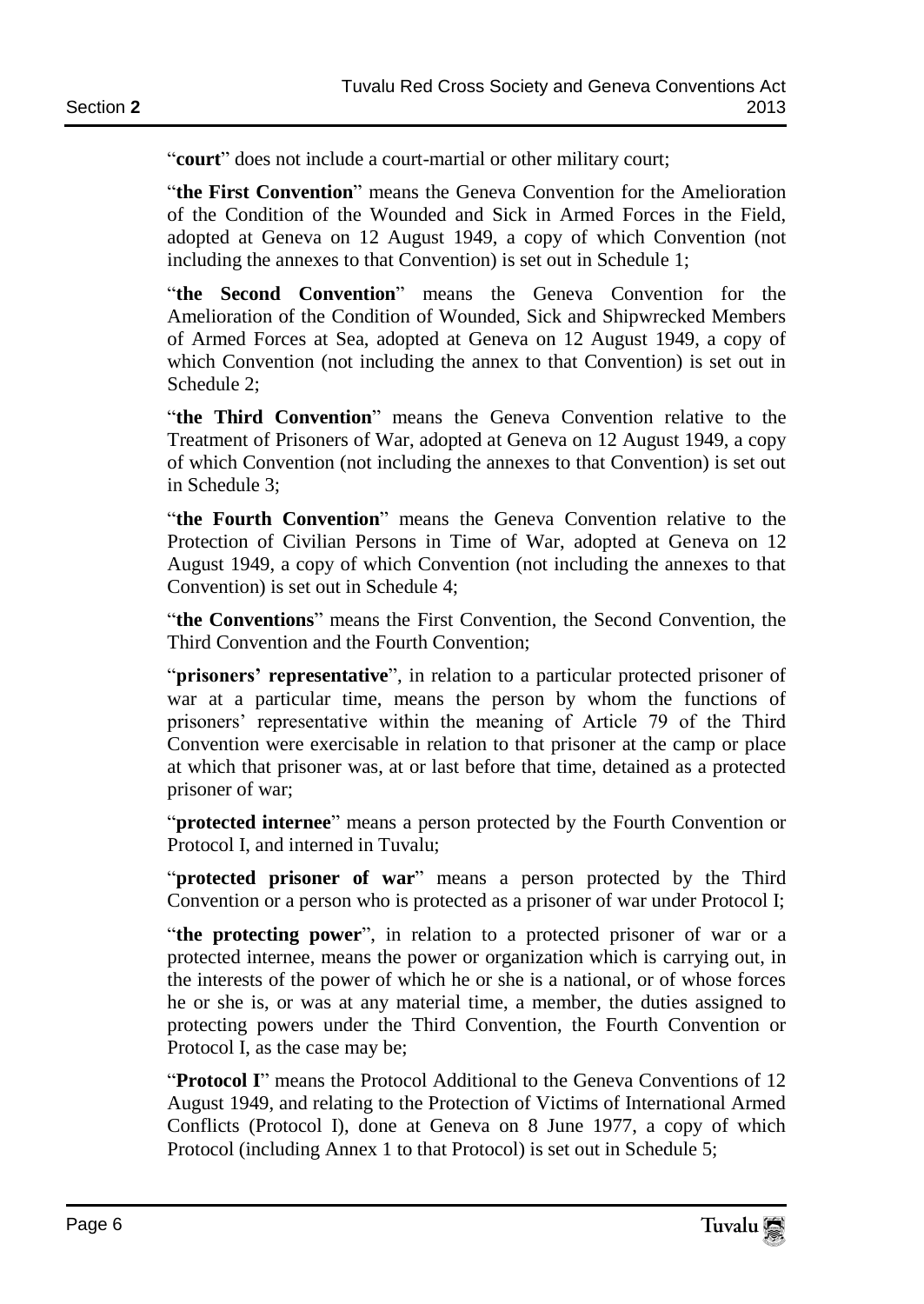"**Protocol II**" means the Protocol Additional to the Geneva Conventions of 12 August 1949, and relating to the Protection of Victims of Non-International Armed Conflicts (Protocol II), done at Geneva on 8 June 1977, a copy of which Protocol is set out in Schedule 6:

"**Protocol III**" means the Protocol Additional to the Geneva Conventions of 12 August 1949, and relating to the Adoption of an Additional Distinctive Emblem (Protocol III), done at Geneva on 8 December 2005, a copy of which Protocol is set out in Schedule 7;

"the Protocols" means Protocol I, Protocol II and Protocol III.

"**statutes**" means the statutes made under section 8:

"Scheduled Conventions" means the conventions specified in the Schedule;

<span id="page-6-0"></span>"the Society" means the Tuvalu Red Cross Society"

### **PART II THE SOCIETY**

#### <span id="page-6-1"></span>**3 The Society**

- (1) The Society is a voluntary aid society, auxiliary to the public authorities in the humanitarian field, recognised and authorised on the basis of the Geneva Conventions (and their Additional Protocols) to render assistance to the medical services of the armed forces in times of armed conflict.
- (2) The Society is the only National Society of the Red Cross or Red Crescent in the Independent State of Tuvalu. It carries out its activities on the entire territory of Independent State of Tuvalu.
- (3) The Society shall at all times act in conformity with the Geneva Conventions (and their Additional Protocols), the laws of the Independent State of Tuvalu and the Fundamental Principles of the International Red Cross and Red Crescent Movement adopted by the International Conference of the Red Cross and Red Crescent.
- (4) The public authorities shall at all times respect the adherence by the Society to the Fundamental Principles of the International Red Cross and Red Crescent Movement as required by resolution 55(I) of the General Assembly of the United Nations.

#### <span id="page-6-2"></span>**4 Legal personality of the Society**

(1) The Society is a corporate body with legal personality under the name of the Tuvalu Red Cross Society.

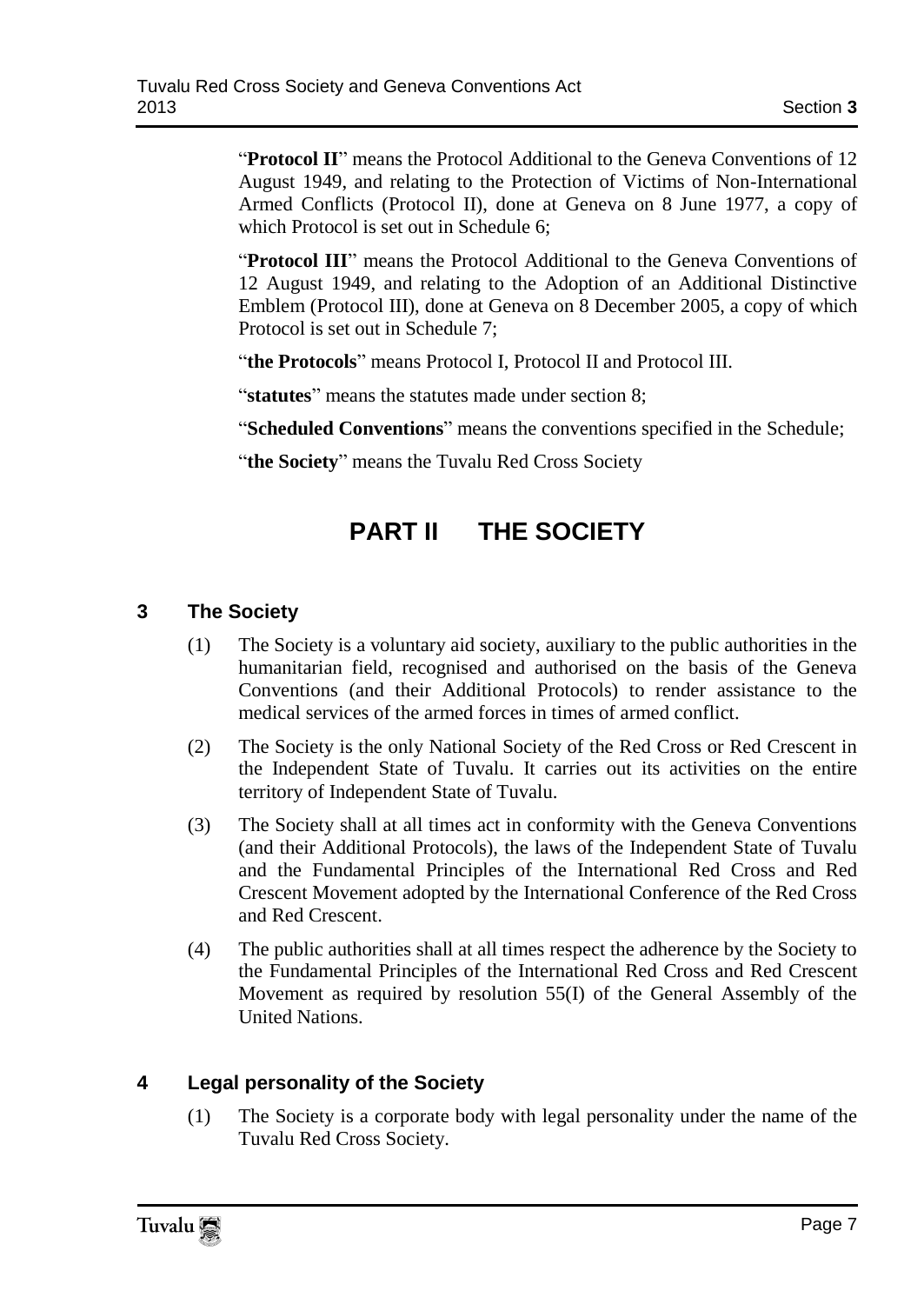- (2) The Society has perpetual succession and a common seal, with power to sue and be sued, and to enter into any such contracts as it may consider to be necessary or expedient for the purpose of performing its functions or achieving its objects under this Act.
- (3) The Society shall at all times act in accordance with its Constitution adopted by the Governing Board of the Society.

#### <span id="page-7-0"></span>**5 Object of Society**

- (1) The objects of the Society shall be over the whole territory of Tuvalu
	- (a) to furnish volunteer aid to the sick and wounded in time of war and to non-belligerents and to prisoners of war and civilian sufferers from the effects of war; and
	- (b) in the case of catastrophes or public disasters, to provide the victims thereof with relief; and
	- (c) in time of peace or war to carry on and assist in the work for the improvement of health, the prevention of diseases and the mitigation of suffering in Tuvalu and throughout the world; and
	- (d) to promote the Junior Red Cross movement among the youth of all races; and
	- (e) to propagate the ideals and the humanitarian principles of the Red Cross with a view to developing a feeling of solidarity and mutual understanding among all men and nations; and
	- (f) to adhere to the Statutes of the International Red Cross and Red Crescent Movement sharing in the Fellowship which includes its members, the National Societies and the International Committee of the Red Cross and the International Federation of Red Cross and Red Crescent Societies and to keep in close touch with them.
- (2) In pursuing the objects referred to in subsection (1) of this section the Society shall not make any adverse distinction founded on sex, race, nationality, religion or faith, political opinions or any other similar criteria
- (3) In order to achieve its object as defined in subsection(1) of this section, the Society shall carry out the functions as defined in its statutes, international treaties to which the Independent State of Tuvalu is a party and the resolutions of the International Conference of the Red Cross and Red Crescent.
- (4) The Society shall comply with its duties as a component of the International Red Cross and Red Crescent Movement and as a member of the International Federation of Red Cross and Red Crescent Societies.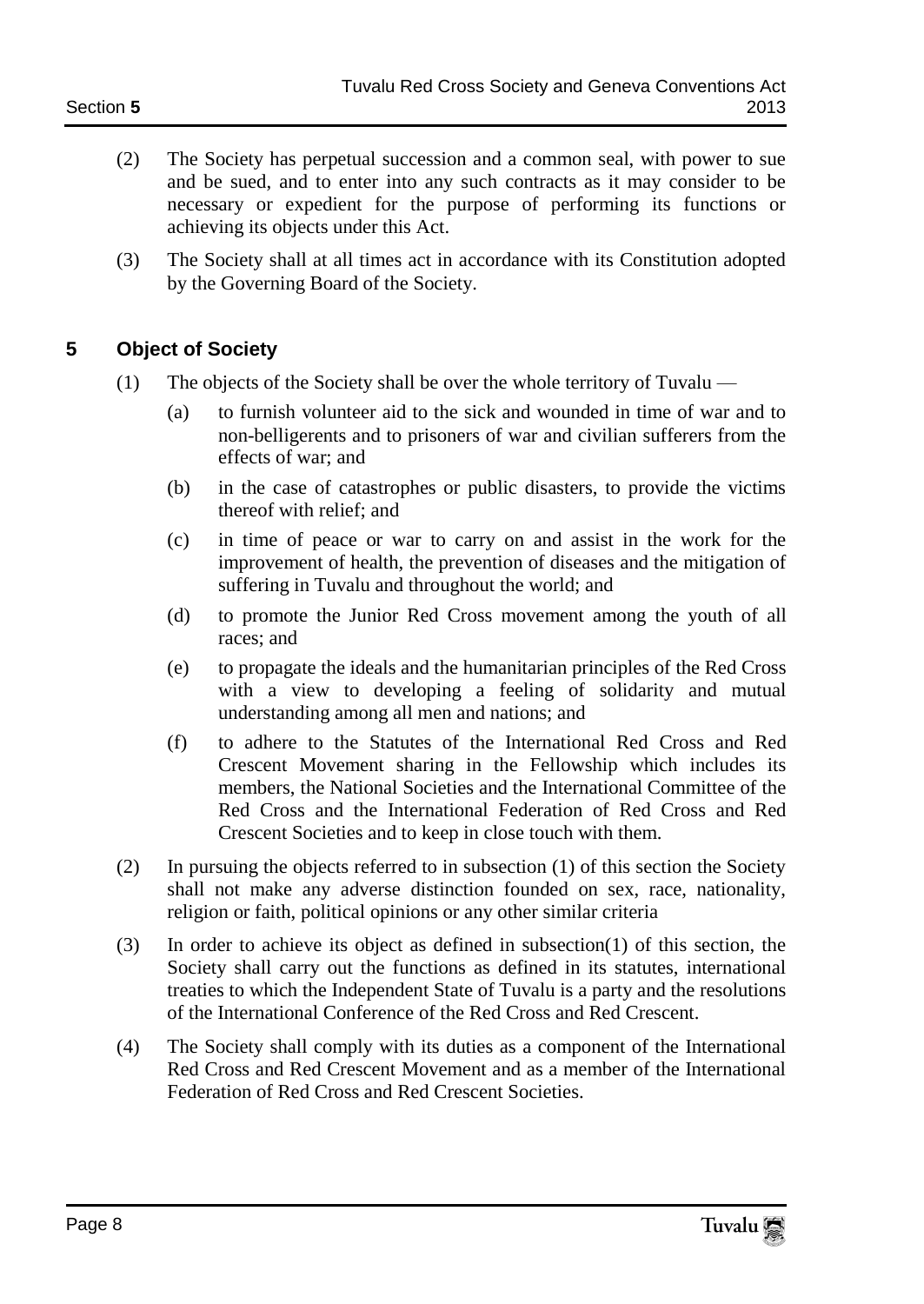#### <span id="page-8-0"></span>**6 Funding and assets**

- (1) The Society, within the limits laid down by its object and functions, may acquire, own, alienate and administer such property as it deems fit. It may accept any conveyance of real estate to its use or benefit.
- (2) The Society may, in accordance with its object and functions, accept unrestricted contributions and assistance in any form from individuals, the public authorities and private or public bodies. It may accept as agent or trustee funds or property in trust or earmarked for particular use, provided that such use is within the general scope of its object and functions.
- (3) The Society may constitute and administer any reserve, insurance or other funds for its staff or any of its activities.
- (4) The assets of the Society, including its financial resources and real estate as well as the revenue from its income generating activities, shall be exempted from all taxes and duties.
- (5) Donations made to the Society by any individual or legal body shall benefit from tax exemption.
- (6) The public authorities shall make provisions for covering the cost of any service or activity which they may entrust to the Society within the scope of the Society's object and functions. The conditions for the implementation of such services or activities shall be laid down in agreements between the Society and the relevant public authority.

#### <span id="page-8-1"></span>**7 Statutes**

- (1) The Governing Board shall as soon as possible after the coming into operation of this Act frame and establish a Constitution being statutes for the management of the affairs of the Society and the accomplishment to its objects. Such constitution should, inter alia, provide —
	- (a) that membership of the Society shall not be withheld from any citizen of Tuvalu on the grounds of race, class, sex, religion or faith or political opinions;
	- (b) that all members and associates of the Society shall have representation on the Governing Board.
- (2) Statutes made under this section may from time to time be altered, added to or repealed by the Governing Board, and new statutes may from time to time be made in like manner.
- (3) Statutes made under this section need not be published in the Gazette.

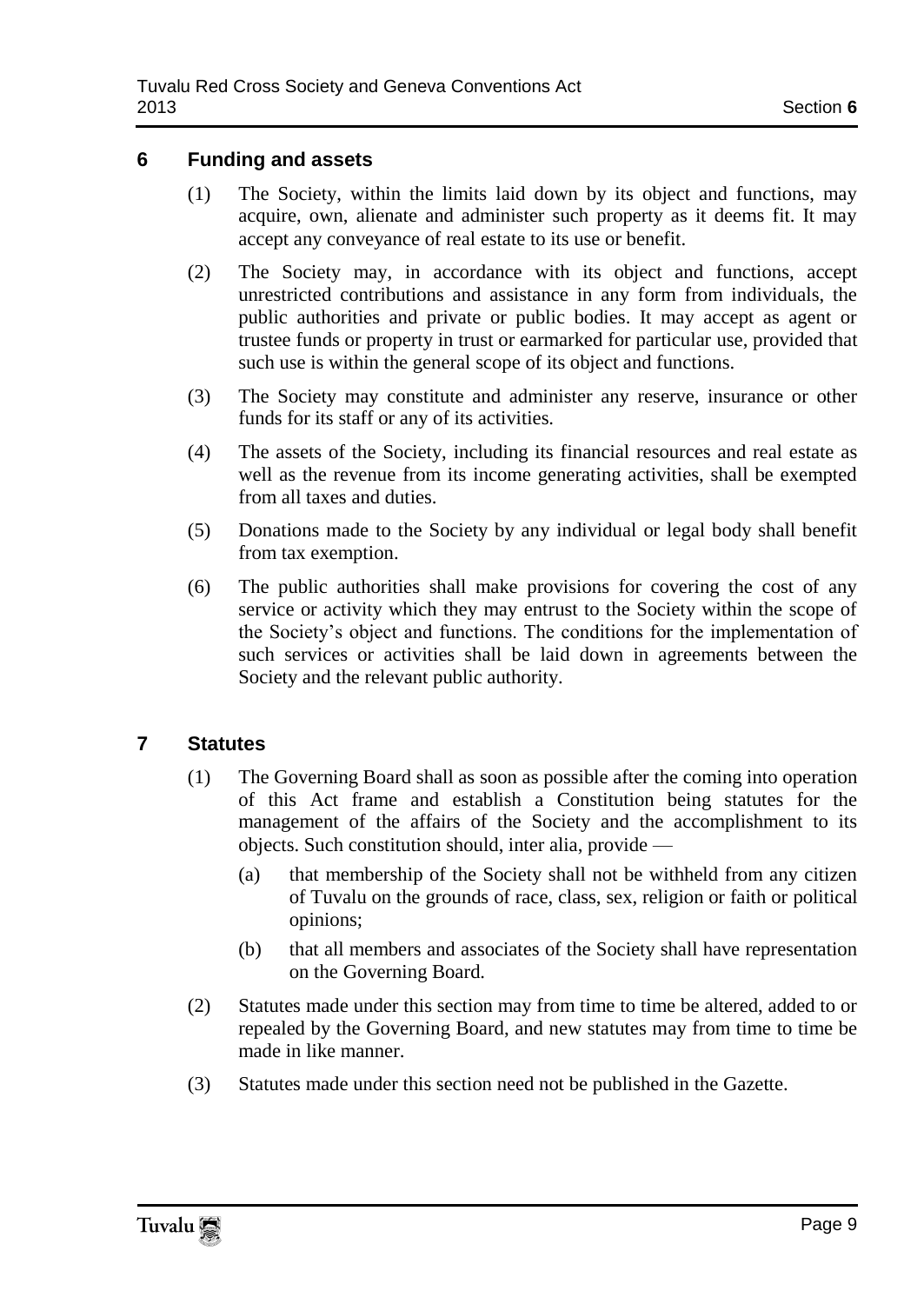### <span id="page-9-0"></span>**PART III THE GENEVA CONVENTIONS AND ADDITIONAL PROTOCOLS**

#### DIVISION I PUNISHMENT OF OFFENDERS AGAINST THE CONVENTIONS AND PROTOCOLS

#### <span id="page-9-1"></span>**8 Punishment of grave breaches of the Conventions and Protocol I**

- (1) Any person, whatever his or her nationality, who, in Independent State of Tuvalu or elsewhere, commits, or aids, abets or procures any other person to commit, a grave breach of any of the Conventions, of Protocol I or of Protocol III, is guilty of an indictable offence.
- (2) For the purposes of this section:
	- (a) a grave breach of the First Convention is a breach of that Convention involving an act referred to in Article 50 of that Convention committed against persons or property protected by that Convention;
	- (b) a grave breach of the Second Convention is a breach of that Convention involving an act referred to in Article 51 of that Convention committed against persons or property protected by that Convention;
	- (c) a grave breach of the Third Convention is a breach of that Convention involving an act referred to in Article 130 of that Convention committed against persons or property protected by that Convention;
	- (d) a grave breach of the Fourth Convention is a breach of that Convention involving an act referred to in Article 147 of that Convention committed against persons or property protected by that Convention;
	- (e) a grave breach of Protocol I is anything referred to as a grave breach of the Protocol in paragraph 4 of Article 11, or paragraph 2, 3 or 4 of Article 85, of the Protocol; and
	- (f) a grave breach of Protocol III is any misuse of the third Protocol emblem amounting to perfidious use in the meaning of Article 85 paragraph 3 f) of Protocol I.
- (3) In the case of an offence against this section committed outside Tuvalu, a person may be proceeded against, indicted, tried and punished therefor in any place in Tuvalu as if the offence had been committed in that place, and the offence shall, for all purposes incidental to or consequential on the trial or punishment thereof, be deemed to have been committed in that place.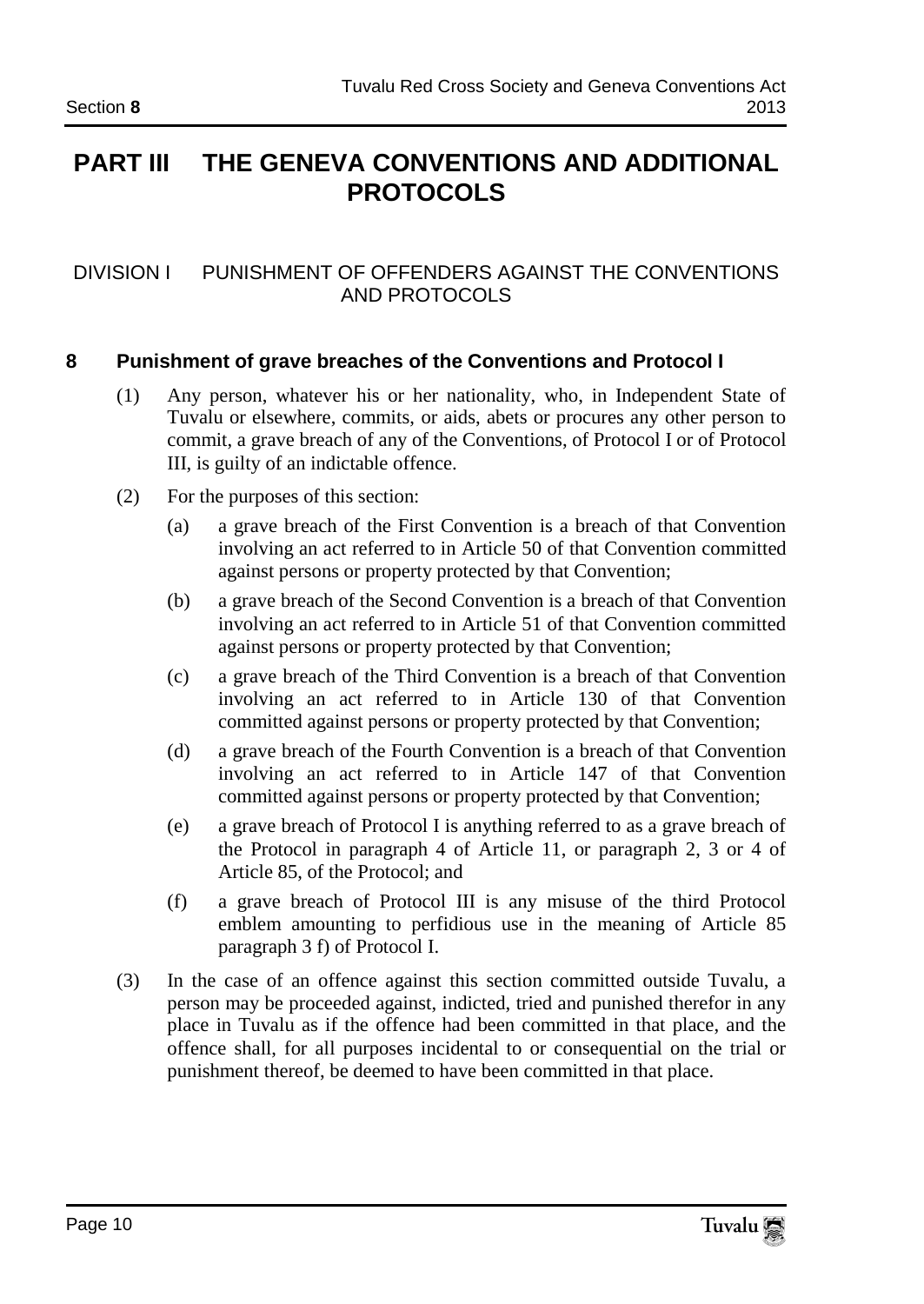#### <span id="page-10-0"></span>**9 Punishment of other breaches of the Conventions and Protocols**

- (1) Any person, whatever his or her nationality, who, in the Independent State of Tuvalu, commits, or aids, abets or procures any other person to commit, a breach of any of the Conventions or Protocols not covered by section 8, is guilty of an indictable offence.
- (2) Any national of Tuvalu who, outside Tuvalu, commits, or aids, abets or procures the commission by another person of a breach of any of the Conventions or Protocols not covered by section 8 is guilty of an indictable offence.

#### <span id="page-10-1"></span>**10 Penalties and procedure**

- (1) The punishment for an offence against section 8 or section 9 is:
	- (a) where the offence involves the wilful killing of a person protected by the relevant Convention or by Protocol I – imprisonment for life or for any lesser term; and
	- (b) in any other case imprisonment for a term not exceeding 14 years.
- (2) An offence against section 8 or section 9 shall not be prosecuted in a court except by indictment by or on behalf of the Attorney-General.

#### <span id="page-10-2"></span>**11 Proof of application of the Conventions or Protocols**

If, in proceedings under this Part in respect of a breach of any of the Conventions or of either of the Protocols, a question arises under:

- (a) Article 2 or Article 3 of that Convention (which relate to the circumstances in which the Convention applies);
- (b) Article 1 or Article 3 of Protocol I (which relate to the circumstances in which that Protocol applies); or
- (c) Article 1 of Protocol II (which relates to the circumstances in which that Protocol applies);
- (d) Article 1 of Protocol III (which relates to the circumstances in which that Protocol applies);

a certificate under the hand of the Minister certifying to any matter relevant to that question is prima facie evidence of the matter so certified.

#### <span id="page-10-3"></span>**12 Jurisdiction of courts**

(1) A person shall not be tried for an offence against section 8 or section 9 by a court other than the Independent State of Tuvalu.

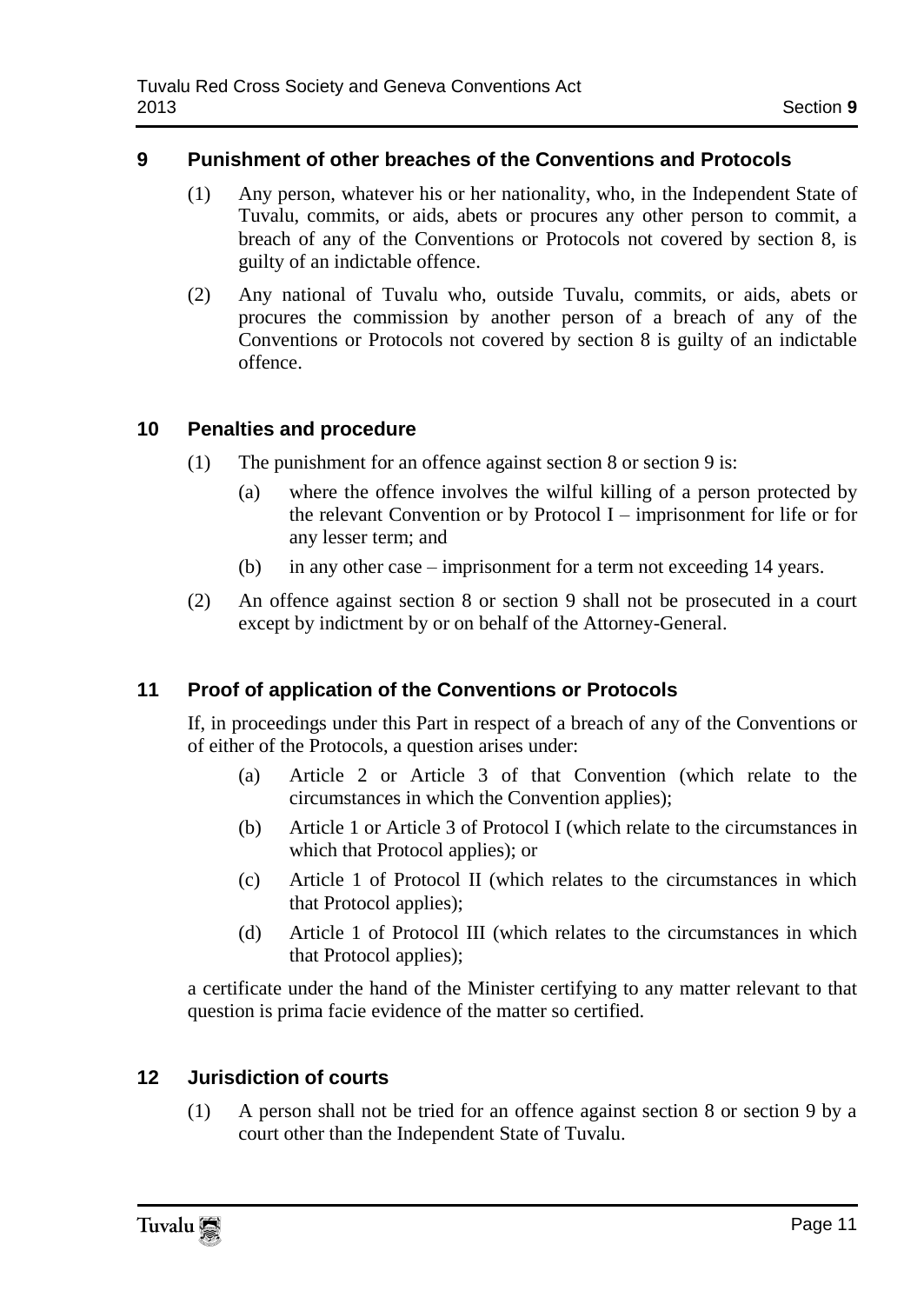(2) The enactments relating to the trial by court-martial of persons who commit civil offences shall have effect for the purposes of the jurisdiction of courtsmartial convened in the Independent State of Tuvalu as if this Part had not been passed.

#### DIVISION II MISUSE OF THE RED CROSS AND OTHER EMBLEMS, SIGNS SIGNALS, IDENTITY CARDS, INSIGNIA AND UNIFORMS

#### <span id="page-11-0"></span>**13 Use of red cross, red crescent and other emblems, etc.**

- (1) Subject to the provisions of this section, it shall not be lawful for any person, without the consent in writing of the Attorney-General, to use or display for any purpose whatsoever any of the following:
	- (a) the emblem of a red cross with vertical and horizontal arms of the same length on, and completely surrounded by, a white ground, or the designation "Red Cross" or "Geneva Cross";
	- (b) the emblem of a red crescent moon on, and completely surrounded by, a white ground, or the designation "Red Crescent";
	- (c) the emblem in red on, and completely surrounded by, a white ground, that is to say, a lion passing from right to left of, and with its face turned towards, the observer, holding erect in its raised right forepaw a scimitar, with, appearing above the lion's back, the upper half of the sun shooting forth rays, or the designation "Red Lion and Sun";
	- (d) the emblem in red on, and completely surrounded by, a white ground, that is to say, a red frame in the shape of a square on edge (whether or not incorporating within its centre another emblem or sign or combination thereof in accordance with Article 3, paragraph 1 of Additional Protocol III), or the designation "Red Crystal", or the designation "third Protocol emblem":
	- (e) the emblem of a white or silver cross with vertical and horizontal arms of the same length on, and completely surrounded by, a red ground, being the heraldic emblem of the Swiss Confederation;
	- (f) the sign of an equilateral blue triangle on, and completely surrounded by, an orange ground, being the international distinctive sign of civil defence;
	- (g) any of the distinctive signals specified in Chapter III of Annex I to Protocol I, being the signals of identification for medical units and transports;
	- (h) the sign consisting of a group of three bright orange circles of equal size, placed on the same axis, the distance between each circle being one radius, being the international special sign for works and installations containing dangerous forces;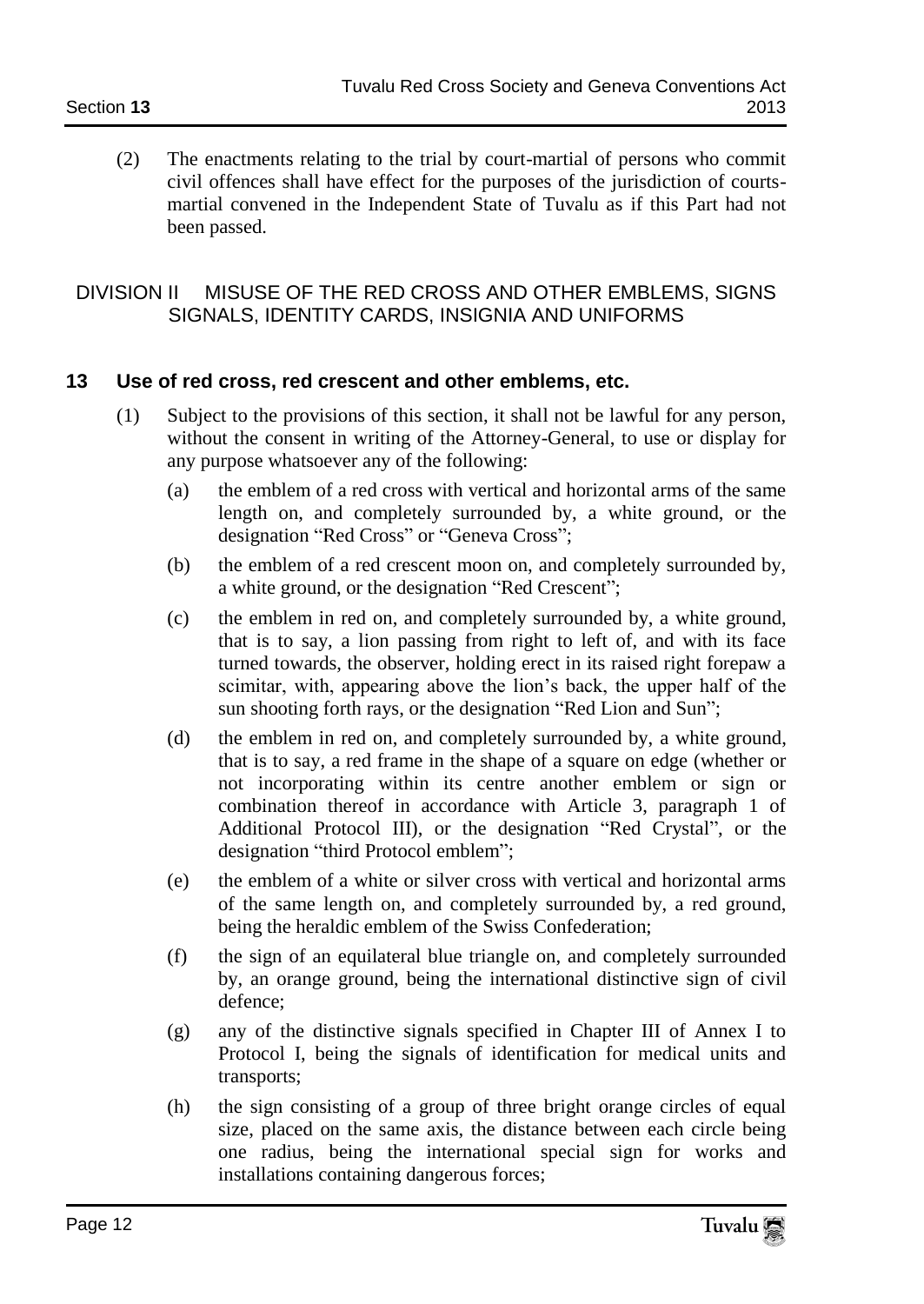- (i) a design, wording or signal so nearly resembling any of the emblems, designations, signs or signals specified in paragraph (a), (b), (c), (d), (e), (f) (g) or (h) as to be capable of being mistaken for, or, as the case may be, understood as referring to, one of those emblems, designations, signs or signals;
- (j) such other flags, emblems, designations, signs, signals, designs, wordings, identity cards, information cards, insignia or uniforms as are prescribed for the purpose of giving effect to the Conventions or Protocols.
- (2) The Attorney-General shall not give such consent except for the purpose of giving effect to the provisions of the Conventions or Protocols and may refuse or withdraw such consent as necessary.
- (3) This section extends to the use in or outside Tuvalu of an emblem, designation, sign, signal, design, wording, identity card, identification cards, insignia or uniform referred to in subsection (1) on any ship or aircraft registered in Tuvalu.

#### <span id="page-12-0"></span>**14 Society Use of Emblem**

Notwithstanding section 13, the Society shall be authorised to use as its emblem a red cross on a white ground for all the purposes foreseen by the International Conference of the Red Cross and Red Crescent, in conformity with the Conventions, the present law and the Regulations on The Use of The Emblem by National Societies adopted by the International Conference of the Red Cross and Red Crescent.

#### <span id="page-12-1"></span>**15 Offences and penalties**

- (1) Any person who contravenes section 12(1) shall be guilty of an offence and shall be liable on conviction to a fine not exceeding \$2,000 or to imprisonment for a term not exceeding 6 months or both.
- (2) Where a court convicts a person of an offence against section  $12(1)$ , the court may order the forfeiture to the State of:
	- (a) any goods or other article upon of in connection with which an emblem, designation, sign, signal, design or wording was used by that person; and
	- (b) any identity cards, identification cards, insignia or uniforms used in the commission of the offence.
- (3) Where an offence against section  $13(1)$  committed by a body corporate is proved to have been committed with the consent or connivance of a director, manager, secretary or other officer of the body corporate, or a person purporting to act in any such capacity, he or she, as well as the body

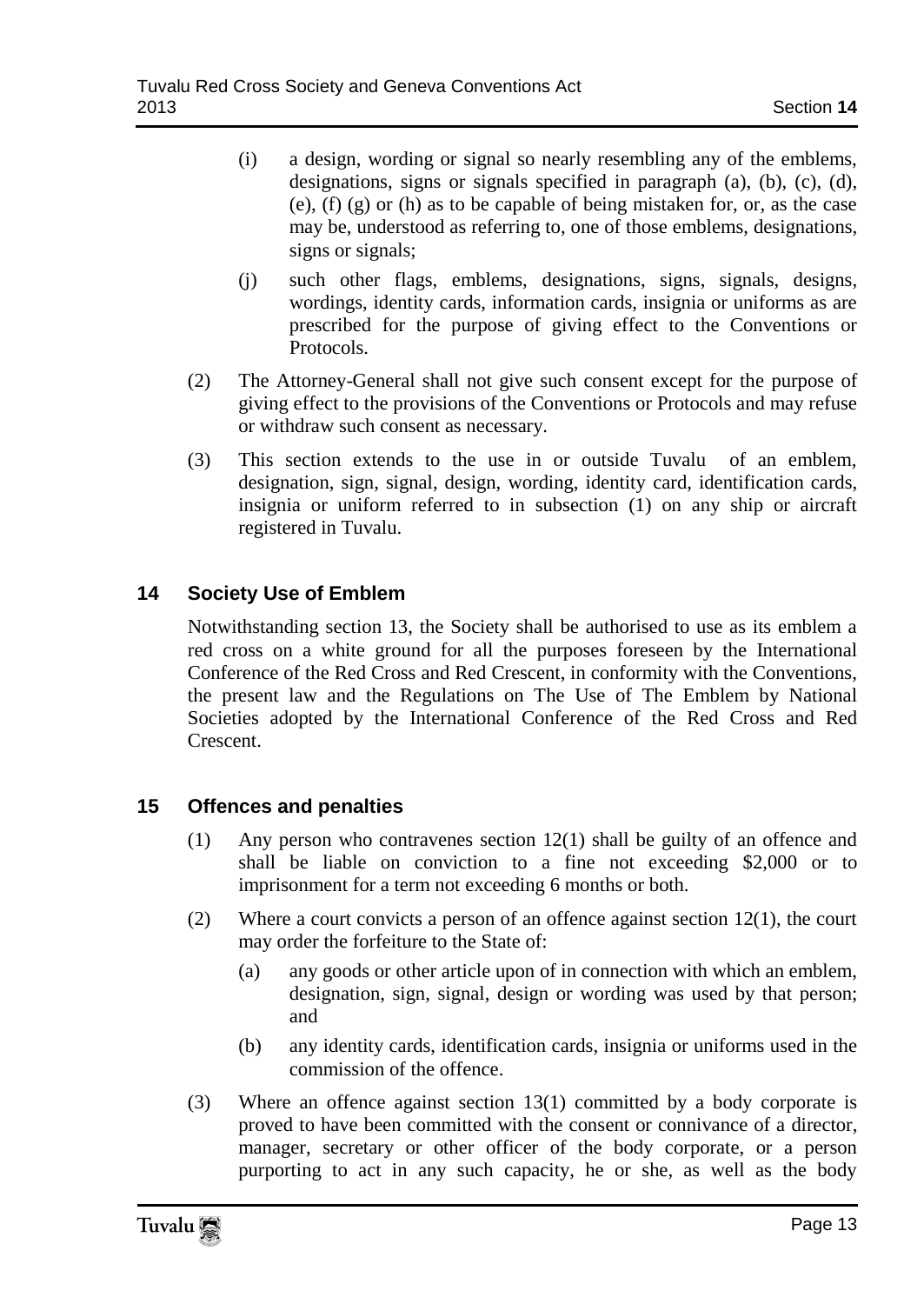corporate, shall be deemed to be guilty of the offence and shall be liable to be proceeded against and punished accordingly.

(4) Proceedings under section 13(1) shall not be instituted without the consent in writing of the Attorney-General.

#### <span id="page-13-0"></span>**16 Saving**

In the case of a trade mark registered before the passing of this Act, sections 13 and 15 do not apply by reason only of its consisting of or containing an emblem specified in subparagraph  $12(1)$  (b), (c) or (d) or a design resembling such an emblem, and where a person is charged with using such an emblem, sign or design for any purpose and it is proved that the person used it otherwise than as, or as part of, a trade mark so registered, it is a defence for the person to prove:

- (a) that the person lawfully used that emblem, sign or design for that purpose before the passing of this Act; or
- (b) in a case where the person is charged with using the emblem, sign or design upon goods or any other article, that the emblem, sign or design had been applied to the goods or that article before the person acquired them or it by some other person who had manufactured or dealt with them in the course of trade and who lawfully used the emblem, sign or design upon similar goods or articles before the passing of this Act.

#### DIVISION III: REGULATIONS

#### <span id="page-13-1"></span>**17 Regulations**

The Minister may make regulations:

- (a) prescribing the form of flags, emblems, designations, signs, signals, designs, wordings, identity cards, information cards, insignia or uniforms for use for the purposes of giving effect to the Conventions or the Protocols or both, and regulating their use;
- (b) prescribing the penalty that may be imposed in respect of contravention of, or non-compliance with, any regulations made under paragraph (a) of this section, which may be a fine not exceeding \$1,000 or imprisonment for a term not exceeding three months or both; and
- (c) providing for such other matters as are required or permitted to be prescribed, or that are necessary or convenient to be prescribed, for carrying out or giving effect to this Act.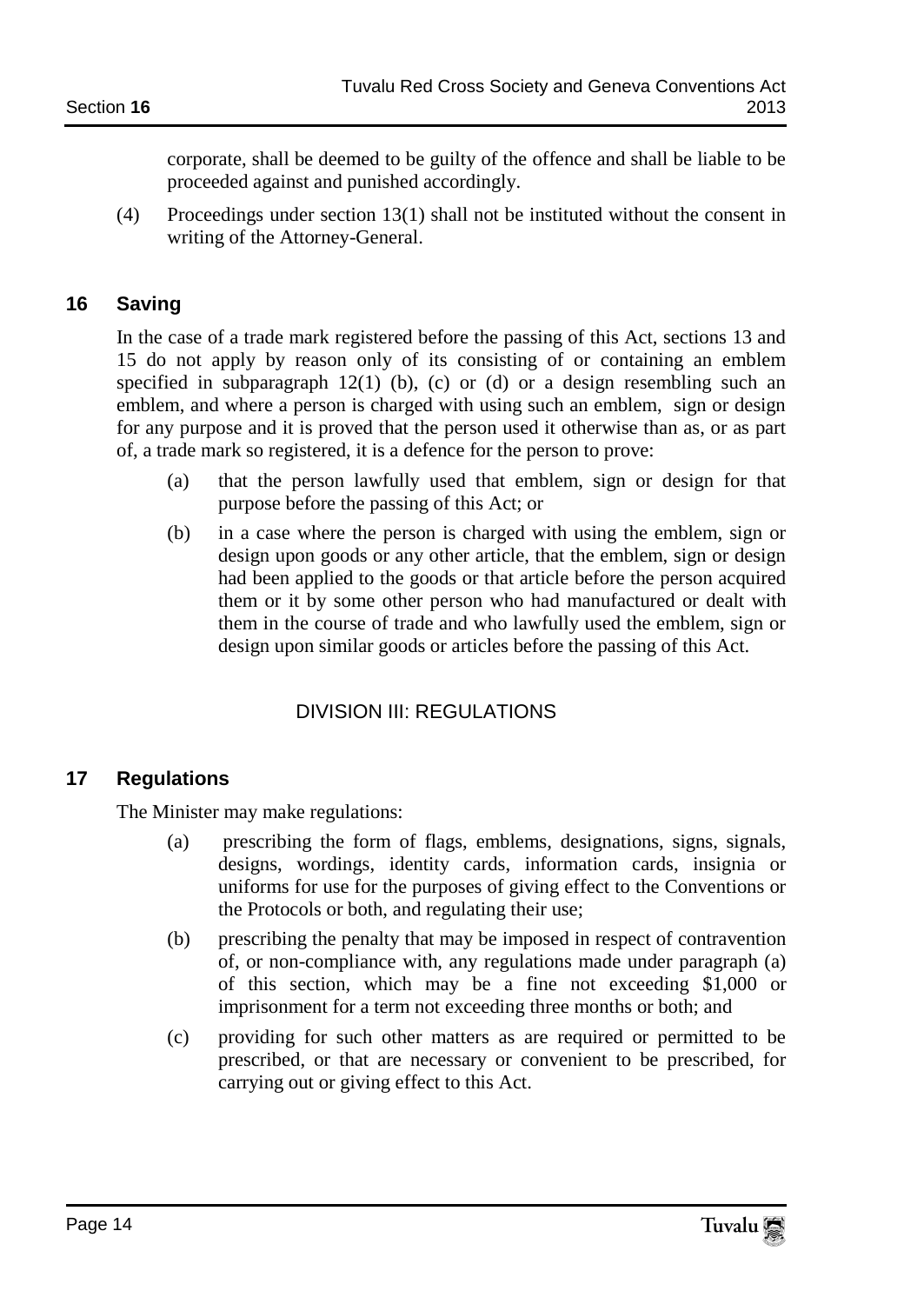#### <span id="page-14-0"></span>**18 Repeal of Act**

The Tuvalu Red Cross Society Act 1981 is hereby repealed.